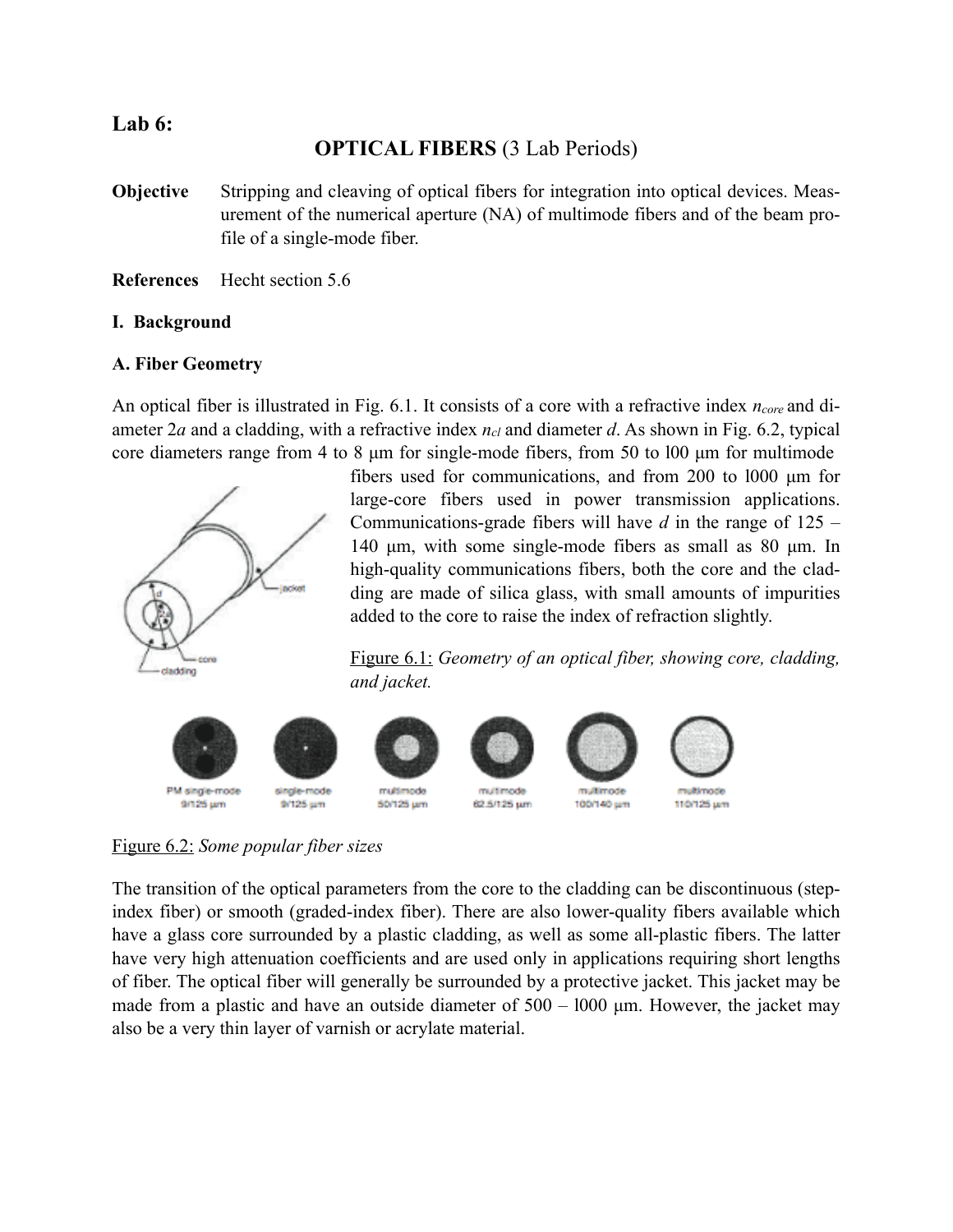### **B. Numerical Aperture**

The numerical aperture (NA) is a measure of how much light can be collected by an optical system, whether it is an optical fiber, a microscope objective lens or a photographic lens. It is the product of the refractive index of the incident medium and the sine of the maximum ray angle, *θ*max:

$$
NA = n_i \sin \theta_{\text{max}} \tag{6.1}
$$

In most cases, the light will be incident from air, and therefore  $n_i = 1$ . In this case, the NA of a step-index fiber can be obtained using Snell's Law, yielding

$$
NA = \sqrt{n_{core}^2 - n_{cl}^2} \tag{6.2}
$$

The fractional refraction index difference between core and cladding is  $\Delta = (n_{core} - n_{cl})/n_{core}$ . The situation with  $\Delta \ll 1$  is denoted as the weakly guiding approximation, and in this case the NA of a fiber can be written as

$$
NA = n_{core} \sqrt{2\Delta} \tag{6.3}
$$

As an example, a typical multimode communications-fiber may have  $\Delta \approx 0.01$ , in which case the weakly-guiding approximation is certainly justified. For silica-based fibers,  $n_{core} \approx 1.46$ . Using Eq. (6.1), these values of  $\Delta$  and *n<sub>core</sub>* give NA = 0.2. This gives a value of 11.5° for  $\theta_{\text{max}}$  and a total core angle of  $23^{\circ}$ . Values of NA range from about 0.1 for single-mode fibers,  $0.2 - 0.3$  for multi-mode communications fibers, up to about 0.5 for large-core fibers.

### **C. Fiber Attenuation**

Attenuation (loss) is a logarithmic relationship between the optical output power and the optical input power in a fiber optical system. It is a measure of the decay of signal strength, or loss of light power, that occurs as light pulses propagate through the length of the fiber. The decay along the fiber is exponential and can be expressed as:

$$
I(z) = I_0 \times 10^{-(\Gamma z/10)}
$$
\n(6.4)

The length of the fiber, *z*, is given in kilometers and the attenuation coefficient, Γ, is given in decibels per kilometer (dB/km). Because the designers of fiber optic systems need to know how much light will remain in a fiber after propagating a given distance, one of the most important specifications of an optical fiber is the fiber's attenuation. In principle, the fiber attenuation is the easiest of all fiber measurements to make. The method which generally used is called the "cutback method". All that is required is to launch power from a source into a long length of fiber, measure the power at the far end of the fiber using a detector with a linear response, and then, after cutting off a length of the fiber, measure the power transmitted by the shorter length. The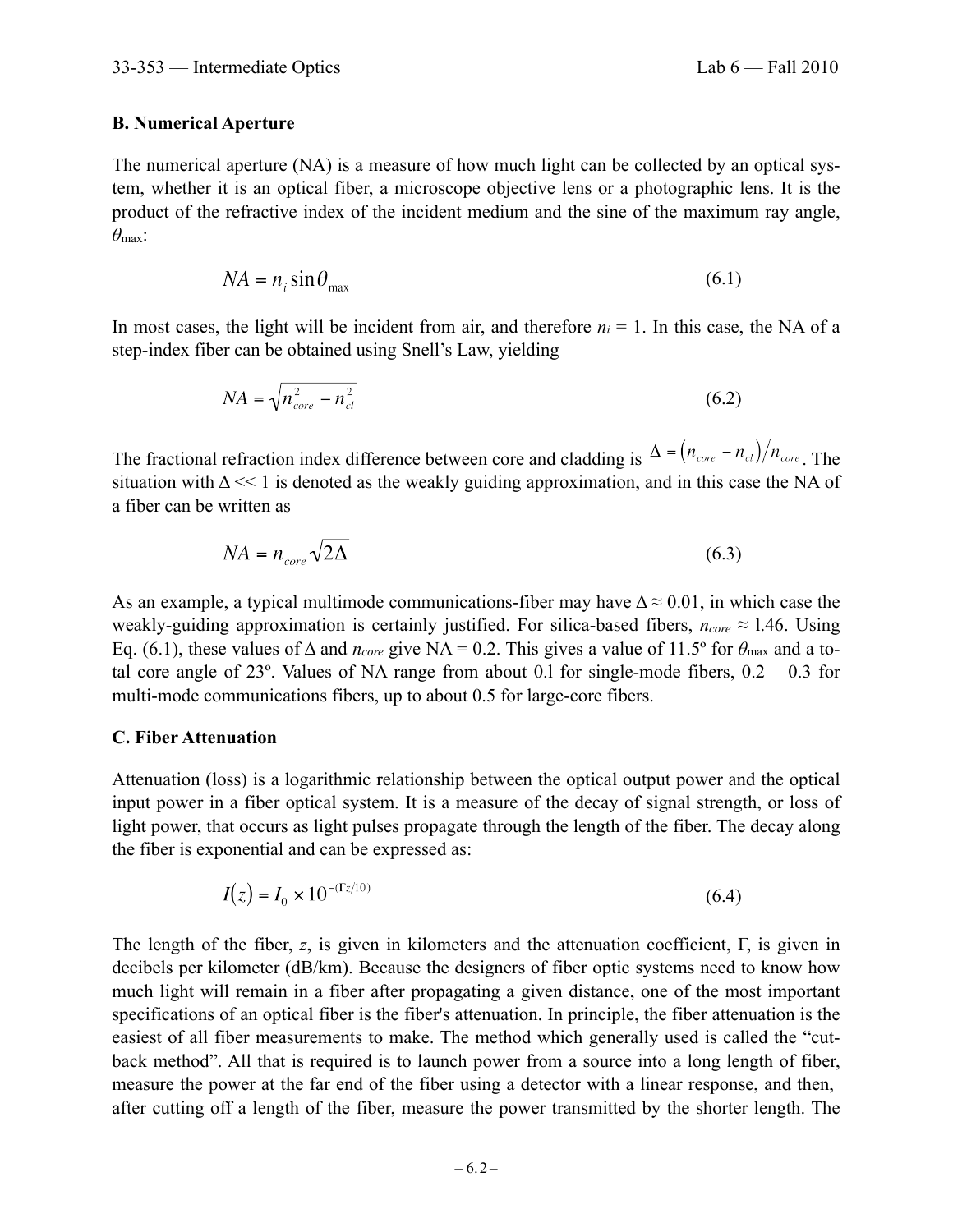reason for leaving a short length of fiber at the input end of the system is to make sure that the loss that is measured is due solely to the loss of the fiber and not to loss which occurs when the light source is coupled to the fiber. Figure 6.3 shows a schematic illustration of the measurement system.



Figure 6.3: *Schematic laboratory setup for the cutback method of determining fiber attenuation.*

The transmission through the fiber is  $T = P_f/P_i$  where the initial and final power output has been substituted for  $I_0$  and  $I(z)$ , respectively. A logarithmic result for the loss in decibels (dB), is given by

$$
L(\text{dB}) = -10\log\left(P_f/P_i\right) \tag{6.5}
$$

The minus sign causes the loss to be expressed as a positive number. This allows losses to be summed and then subtracted from an initial power if that is also expressed logarithmically. In working with fiber optics, you often find powers expressed in dBm, which means "dB with respect to  $1 \text{ mW}$  of optical power". Thus,  $0 \text{ dBm} = 1 \text{ mW}$ ,  $3 \text{ dBm} = 2 \text{ mW}$  and  $-10 \text{ dBm} = 100 \text{ pW}$ . Note that when losses in dB are subtracted from powers in dBm, the result is in dBm. For example, an initial power of +3 dBm minus a loss of 3 dB results in a final power of 0 dBm. This is a shorthand way of saying "An initial power of 2 mW with a 50% loss results in a final power of 1 mW."

The attenuation coefficient, Γ, in dB/km is found by dividing the loss, *L*, by the length of the fiber, *z*. The attenuation coefficient is then given by

$$
\Gamma(\text{dB/km}) = \frac{-10\log\left(P_f/P_i\right)}{z} \tag{6.6}
$$

The total attenuation can be found by multiplying the attenuation coefficient by the fiber length, giving a logarithmic result, in dB, for the fiber loss.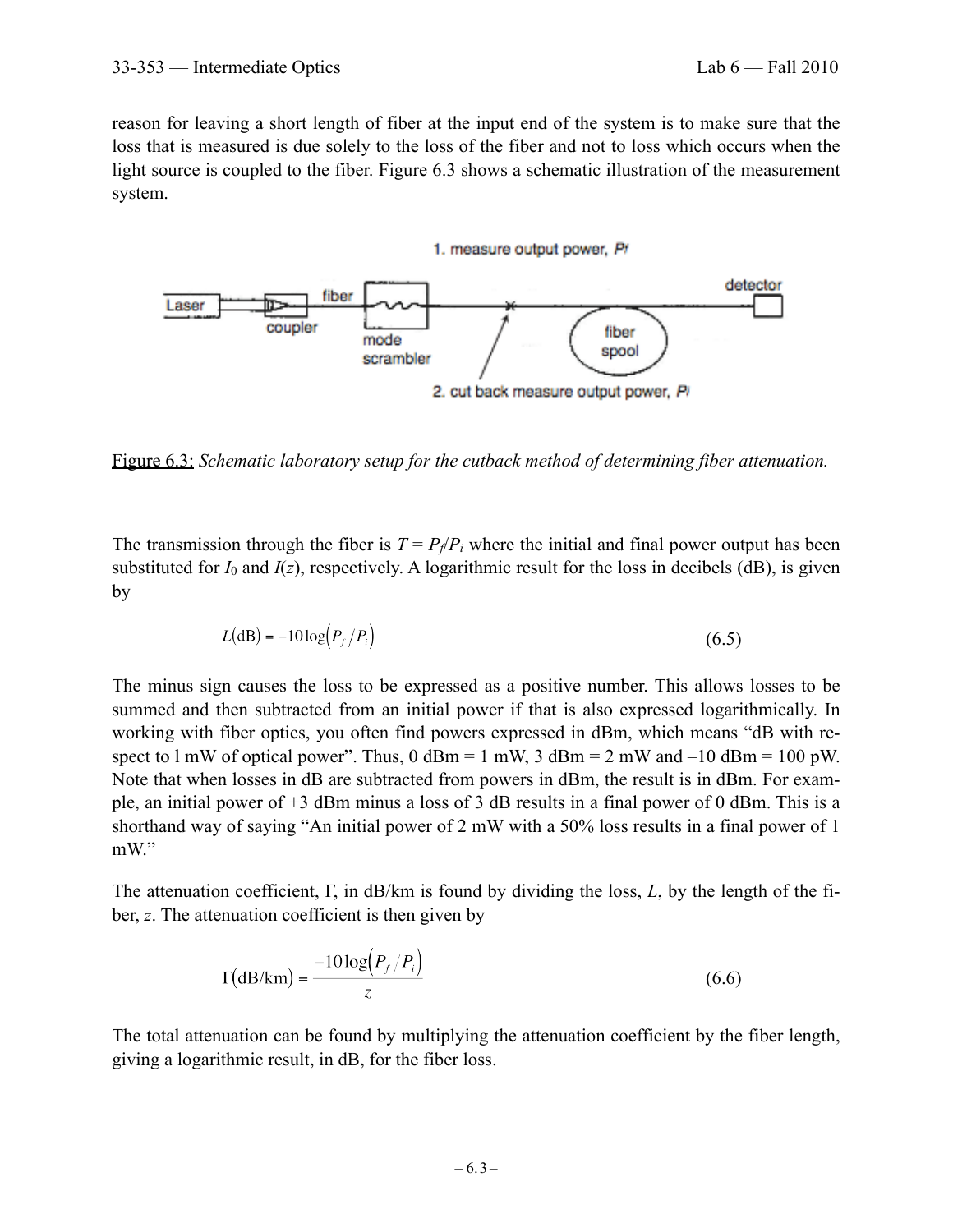

Figure 6.4: *Wavelength dependence of the optical losses in a typical fiber.*

| <b>Fiber</b>       |           | Optical Loss (dB/km)     |                          |                          |                          |
|--------------------|-----------|--------------------------|--------------------------|--------------------------|--------------------------|
| <b>Size</b>        | Type      | 780 nm                   | 850 nm                   | 1310 nm                  | 1550 nm                  |
| $9/125 \mu m$      | <b>SM</b> | ---                      | $\overline{\phantom{a}}$ | $0.5 - 0.8$              | $0.2 - 0.3$              |
| 50/125 $\mu$ m     |           | $4.0 - 8.0$              | $3.0 - 7.0$              | $1.0 - 3.0$              | $1.0 - 3.0$              |
| $62.5/125 \,\mu m$ |           | $4.0 - 8.0$              | $3.0 - 7.0$              | $1.0 - 4.0$              | $1.0 - 4.0$              |
| $100/140 \ \mu m$  | <b>MM</b> | $4.5 - 8.0$              | $3.5 - 7.0$              | $1.5 - 5.0$              | $1.5 - 5.0$              |
| $110/125 \,\mu m$  |           | $\overline{\phantom{a}}$ | 15.0                     | $\overline{\phantom{a}}$ | $\overline{\phantom{a}}$ |
| $200/230 \mu m$    |           | ---                      | 12.0                     | $\overline{\phantom{a}}$ | $\overline{\phantom{a}}$ |

Table 6.1: *Typical loss parameters for various optical fibers.*

## **D. Single-Mode** *vs.* **Multimode Fibers**

The properties of multi-mode fibers can be described in terms of the geometrical paths of light rays propagating down the fibers. This ray picture of light propagation is adequate for describing large core-diameter fibers with many propagating modes, but it fails for small core-diameter fibers with only a few modes or with only a single mode. For fibers of this type, it is necessary to describe the allowed modes of propagation of light in the fibers.

A detailed description of the propagation characteristics of an optical fiber can be obtained by solving Maxwell's equations for the cylindrical fiber waveguide. This leads to a solution for the allowed modes that may propagate in the fiber. When the number of allowed modes is very large, the mathematics becomes very complex; this is when the ray picture is used to describe the waveguide properties.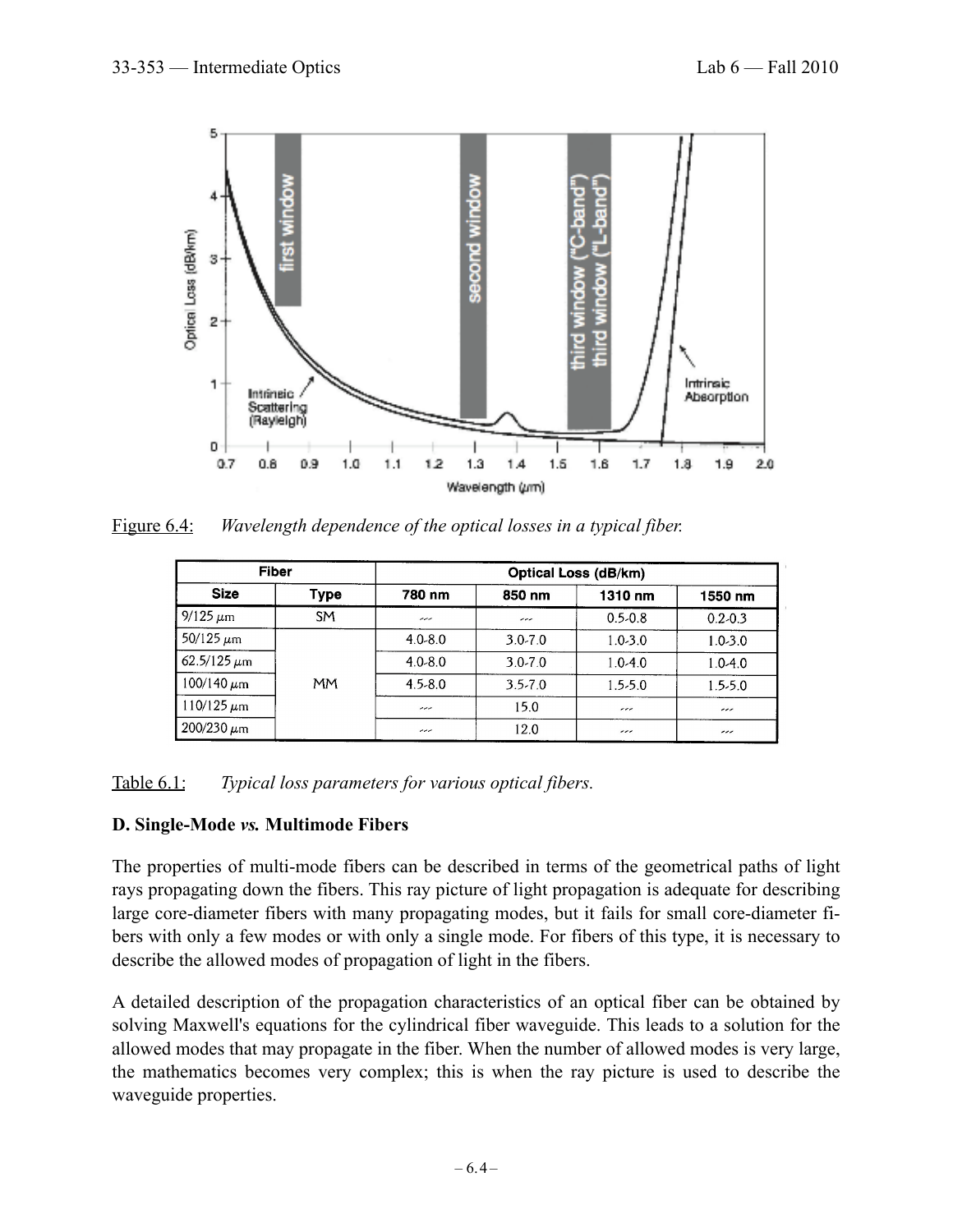An important qualitative measure in characterizing a fiber waveguide is called the *V*-number of the fiber, given by

$$
V = k_f a \, NA \tag{6.7}
$$

where  $k_f$  is the free-space wavenumber,  $2\pi/\lambda$  (with  $\lambda$  the wavelength of the light in free space), and *a* is the radius of the core. *V* can be used to characterize which guided modes are allowed to propagate in a particular waveguide structure, as shown in Fig. 6.5. When *V* < 2.405, only a single mode, the  $LP_{01}$  or  $HE_{11}$  mode, can propagate in the waveguide. This is the single-mode regime. The wavelength at which  $V = 2.405$  is called the "cut-off wavelength" (denoted by  $\lambda_c$ ) because that is the wavelength at which the next higher-order mode is cut off and no longer propagates.

The single-mode fiber that will be used in this project is the Newport F-SV fiber, which has a core diameter of 4 µm and an NA of 0.11. Therefore, according to Eq. (6.7), this fiber is characterized by  $V = 2.19$  for  $\lambda = 633$  nm, putting it well within the single-mode regime.



Figure 6.5: *Low-order modes of light propagating in an optical fiber. The propagation constant β is shown as a function of V. Each V represents a different fiber configuration or a different light wavelength in a given fiber configuration.*

For waveguides in which the diameter of the core is extremely large compared to  $\lambda$ , the lowest order mode has an irradiance profile which is Gaussian. That is, the irradiance as a function of distance from the beam axis has the form

$$
I(r) = I_0 \exp(-2r^2/r_0^2)
$$
 (6.8)

where  $I_0$  is the irradiance at the center of the beam and  $r_0$  is the radius of the beam at which the irradiance is  $I_0/e^2$ .

The fundamental  $HE_{11}$  mode of a fiber is very close to a Gaussian mode when the light is near the cut-off wavelength. Figure 6.6 shows the shape of this  $HE_{11}$  mode near the cutoff of the nexthigher mode (that is, with *V* only slightly less than 2.405), as a function of *r*/*a*. The exact solution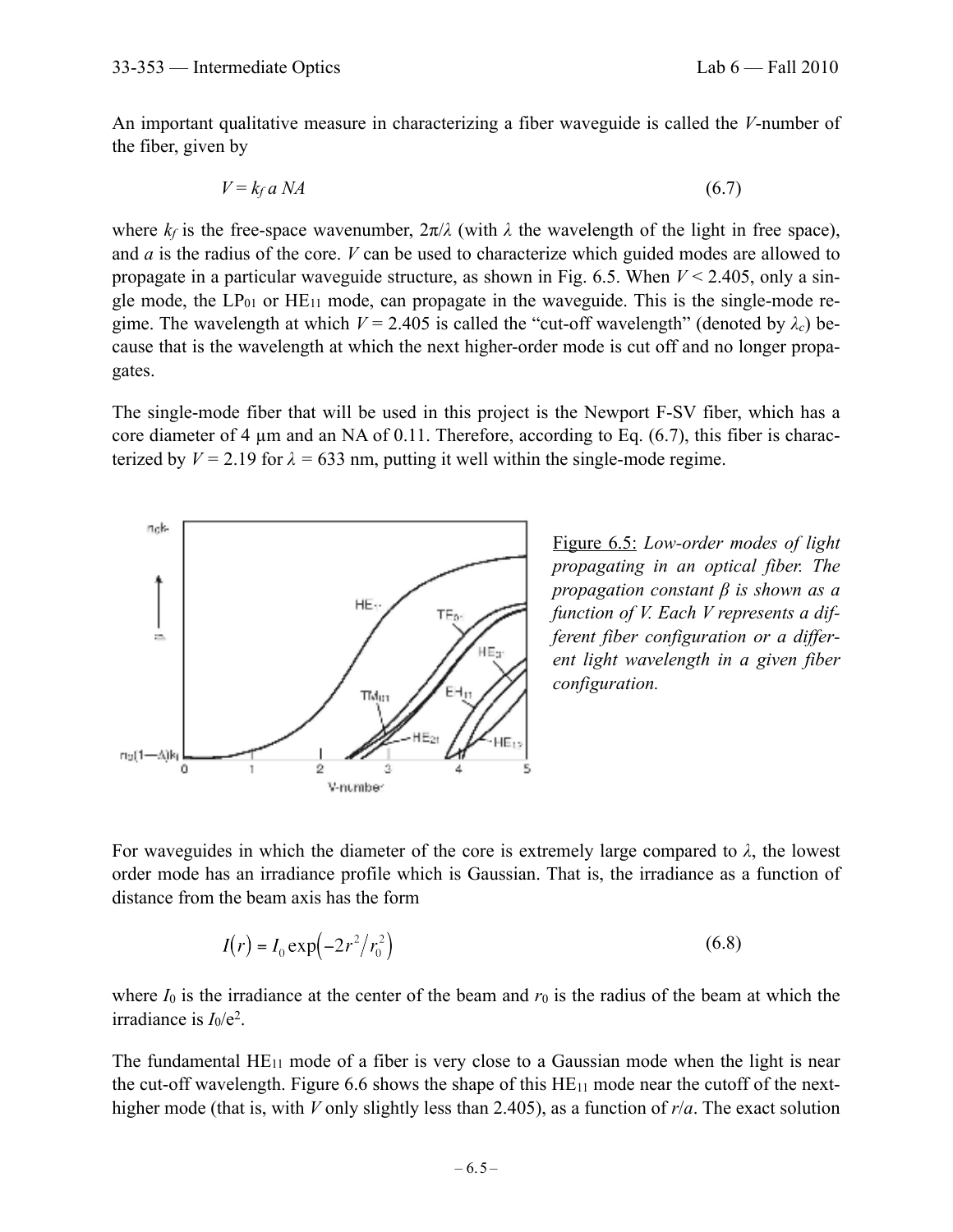da

and the Gaussian curve are quite similar. In the case of a parabolic profile fiber with an infinite core diameter, the Gaussian function is the exact solution for the fundamental mode.

Figure 6.7 shows the exact modal distribution along with the Gaussian approximation for a longer wavelength further from cutoff. It can be seen that the Gaussian approximation is not as good as one gets away from the cut-off wavelength. However, the qualitative shape of the exact solution curve is still not too far from Gaussian. Later in this project, the Gaussian approximation for a single-mode fiber will be explored.  $V = 2.4$ 



### **E. Coupling to Single-Mode Fibers**

Coupling light into a multimode fiber is relatively easy. However, maximizing the coupling to a single-mode fiber is much more difficult. In addition to very precise alignment of the fiber to the incoming beam, it is necessary to match the incident electromagnetic field distribution to that of the mode which will be propagated by the fiber.

You need to realize that the profile of a mode and the fiber core size *a* are related, but there is no simple relation between the two, even for a step-index fiber. The profile of the  $HE_{11}$  mode of a step-index single-mode fiber can be approximated by a Gaussian distribution with a 1/e<sup>2</sup> spatial half-width given by

$$
w_0 = a(0.65 + 1.619V^{-1.5} + 2.879V^{-6})
$$
\n(6.9)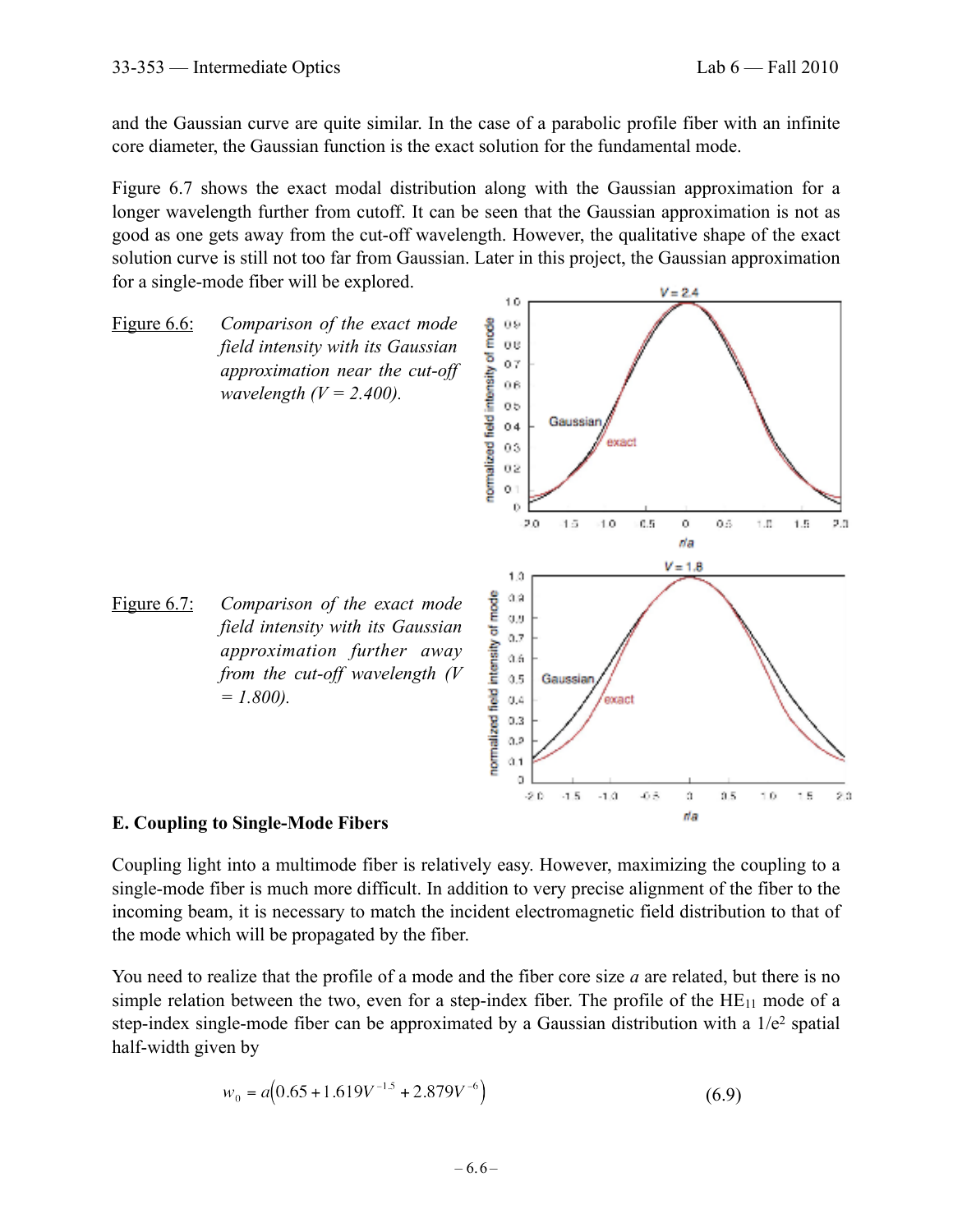that the relationship between the two rather depends on the value of *V*. For example, at  $V = 2.405$ , the Gaussian spot size is approximately 10% larger than the core diameter. Therefore, in this case, the incident light should be focused at the fiber's end face to a spot size which  $\sim 1.1$ times the fiber core diameter.

Figure 6.8 shows a plot of the normalized radius of the Gaussian distribution as a function of *V*. It shows that for a fiber of given radius,  $w_0$  increases as *V* becomes smaller (*i.e.*, as  $\lambda$  becomes



larger). As  $w_0$  increases, the electromagnetic field of the mode is less well confined within the waveguide. Single-mode fibers are therefore designed such that the cutoff wavelength is not too far from the wavelength of the light intended for use with the fiber. Typically, *λc* will be about 80-90% of the wavelength for which the fiber is designed.

Figure 6.8: *HE11 mode filed radius as a function of V.*

## **II. Handling and Technical Procedures**

## **A. Mechanical Properties of Fibers. Cleavage and Preparation of Fiber Ends.**

Optical fibers are required to have high strength while maintaining flexibility. Fiber fracture usually occurs at points of high strain when the fiber is bent. For a fiber of radius *d*/2, bent to a radius of curvature *R* (Fig. 6.9), the surface strain on the fiber is the elongation of the fiber surface divided by the length of the arc and results in the strain,

$$
\varepsilon = \frac{\left(R + d/2\right)\theta - R\theta}{R\theta} = d/2R\tag{6.10}
$$

Although silica fibers have been designed that can withstand strains of several percent, only an upper strain limit of a fraction of l% is necessary to guarantee fiber survival in a cable installed in the field. If a strain limit of  $0.5\%$  is used as a reasonably conservative value, a 125  $\mu$ m diameter fiber will be able to survive a bend radius of l.25 cm. In theory, the breaking strength of glass fibers can be very large, up to 5 GPa (l GPa =  $10^9$  N/m<sup>2</sup>). However, because of inhomogeneities and flaws, fibers do not exhibit strengths anywhere near that value. Before being wound on a spool, a fiber is stretched over a pair of pulleys, which apply a fixed amount of strain (stretching force per unit length). This process is called proof testing. Typical commercial fibers may be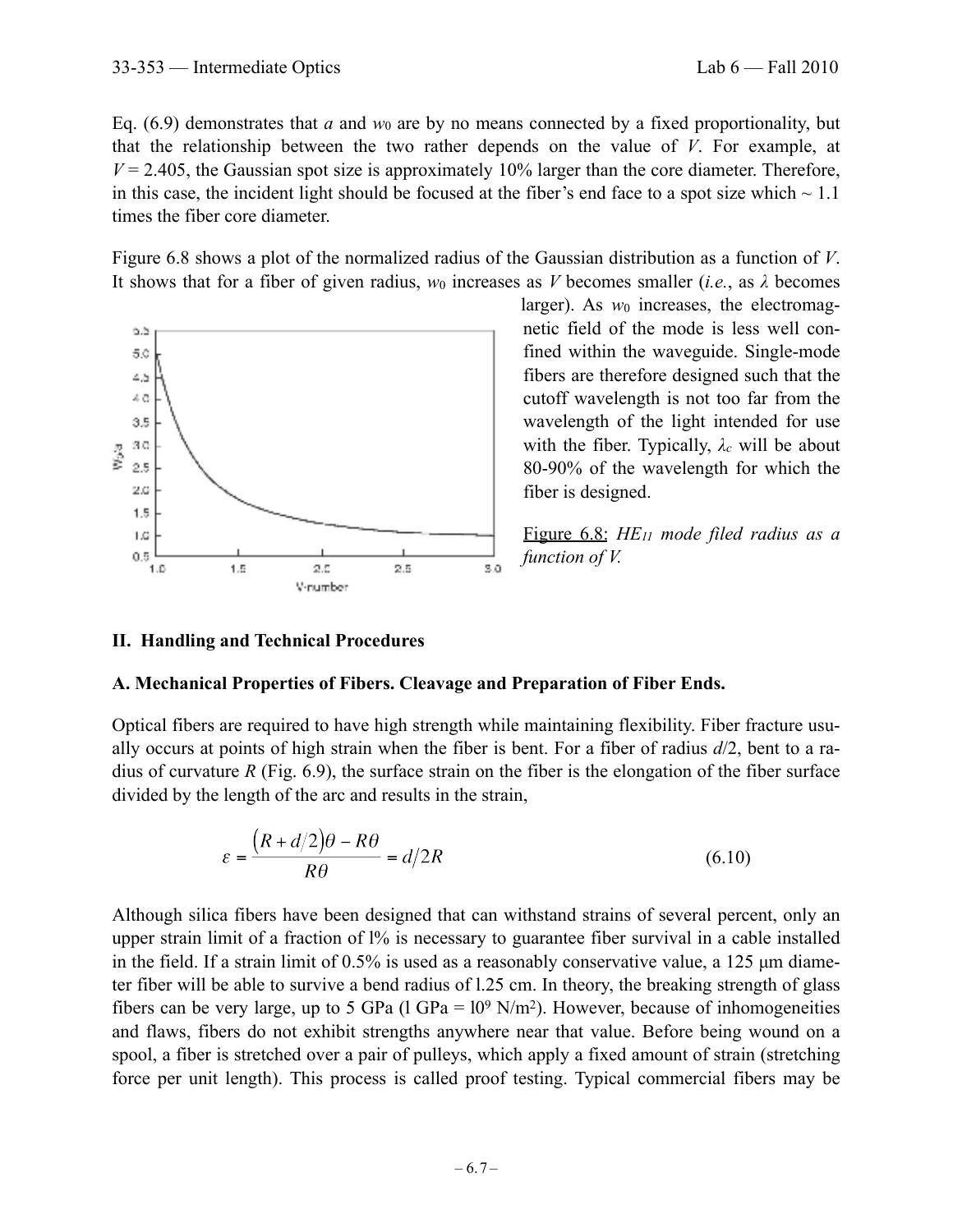

proof tested to about 350 MPa, which is equivalent to about a one-pound load on a 125 µm OD fiber.

## Figure 6.9: *Strain of a bent fiber*

Before using an optical fiber in any kind of measurement device, it will be necessary to prepare its ends so that light can be efficiently coupled in and out. This is done by a scribe-andbreak technique to cleave the fiber. A carbide or diamond blade is used to start a small crack in the fiber, as illustrated in Fig. 6.10. Evenly distributed stress, applied by pulling the fiber,

causes the crack to propagate through the fiber and cleaves it across a flat cross section of the fiber perpendicular to the fiber axis. When a crack is introduced, the breaking strength is further reduced in the neighborhood of the crack. Fracture occurs when the stress at the tip of the crack equals the theoretical breaking strength, even while the average stress in the body of the fiber is still very low. The crack causes sequential fracturing of the atomic bonds only at the tip of the crack. This is the reason that a straight crack will yield a flat cleavage area across the fiber face.

Figure 6.10: *Scribe-and-break technique of fiber cleavage. A carbide blade makes a small nick in the fiber. The fiber is pulled to propagate the crack through the cladding and core.*



## **III. Equipment**

- •Newport Fiber Optics Project Kit
- •Diamond Cleaver for optical fibers
- •Optics Breadboard and Optical Rail with Rail-Riders
- •He-Ne Laser
- •Laser Power Meter

### **IV. LAB SAFETY: Do not look into the Laser beam. Eye injury and blindness may result.**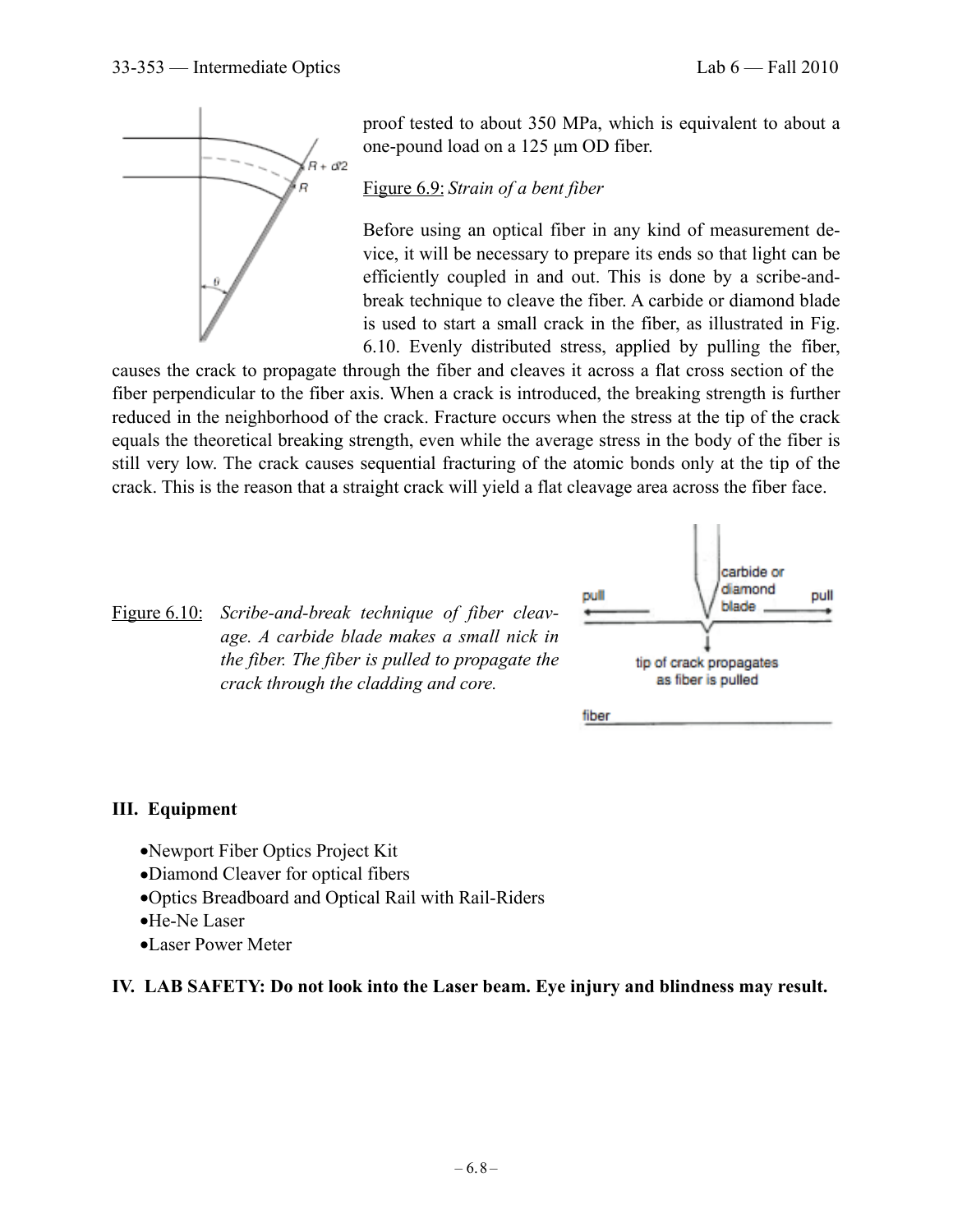### **V. Procedure**

#### **A. Preparing Fiber Ends**

#### **(See Illustration in Fig. 6.11, below and associated text on next page)**

#### 1. FIBER SIZE:

Ensure that the fiber to be broken is a glass fiber of nominal diameter. 125pm<sup>\*</sup> and buffer Q.D. is: 250pm to 1.5mm \*(fiber diameters other than 125pm can be accommodated - consult factory).

#### 2. FIBER PREPARATION:

Prepare fiber for cleaving by removing 50 mm  $(2<sup>n</sup>)$  of buffer.



#### 3. ADAPTER ADJUSTMENT:

Adapter has a cleave length scale of 3 to 20 mm (each division on scale is 1 mm). Set indicator to desired cleave length by turning dial.



#### 4. FIBER BREAKING:

A. Insert fiber into adaptor until it stops (fiber should be protruding out of tool), then press clamp down into lock position.



B. Slide safety latch down. While latch is in down position, squeeze lever until it stops, then release.



C. Firmly squeeze fiber-breaking clamp and while squeezing, slide clamp slightly away from tool.



D. Removed fiber stub from fiber-breaking clamp and safely discard, then unlock clamp on adapter and remove cleaved fiber.

\*Note: Do not slide safety latch down and actuate lever without fiber inserted, as this will damage tool.

*Figure 6.11:* Use of the fiber breaker tool and preparation of fiber ends.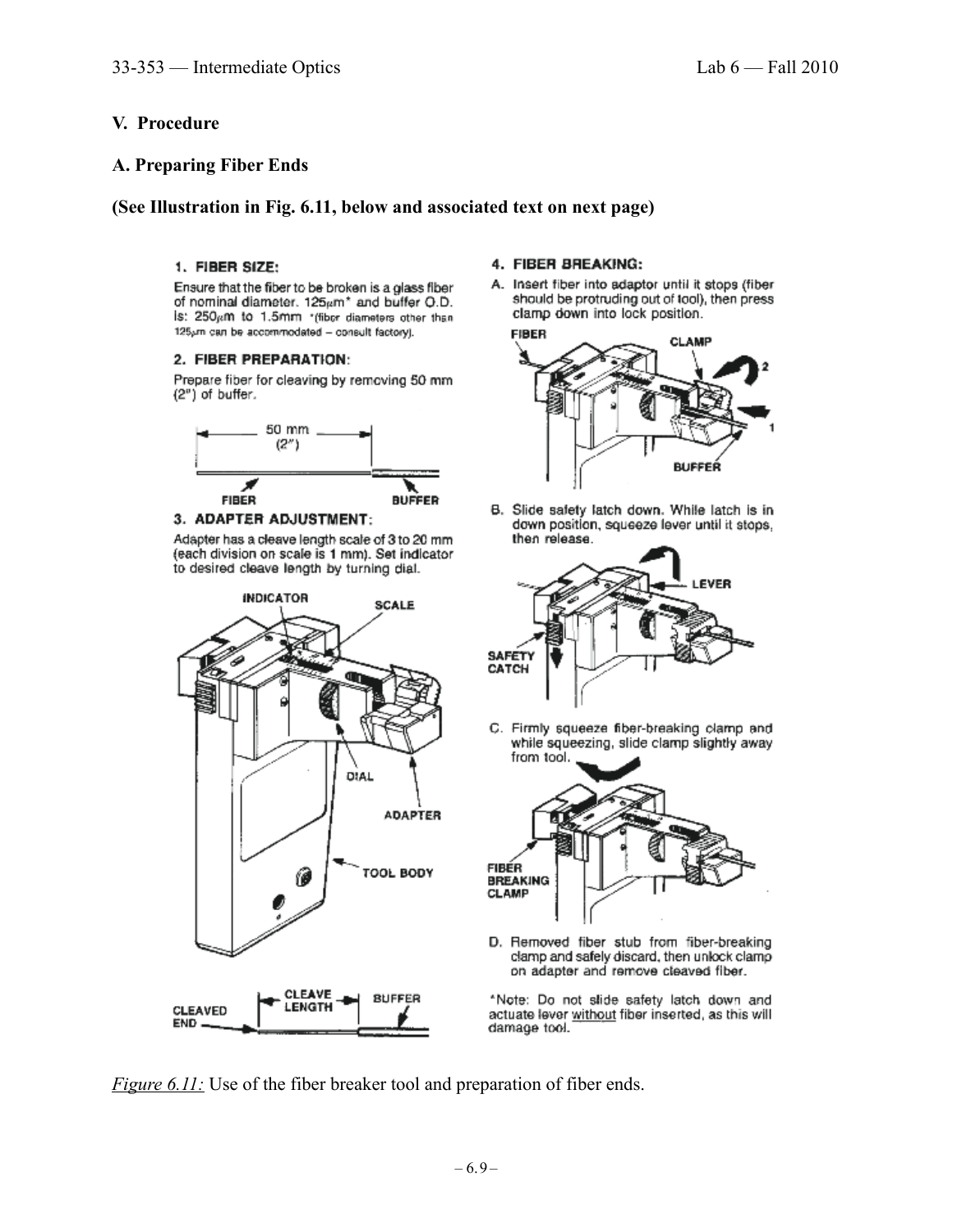Start with  $a \sim 2$  m length of the F-MLD multimode fiber, removed from the 50 m spool. Remove  $\sim$  2 inches of the cladding layer from one end of the fiber using the fiber stripping tool. Be sure to pull the stripping tool in the direction indicated by the arrow on the head of the tool. Use the Fiber Breaker to cleave the stripped end of the fiber, as described in Fig. 6.11.

Insert the fiber into the FMA-BF2 holder so that the cleaved end is approximately flush with the plastic face of the holder. Clean the end with the Aero-Duster. Screw the FMA-BF2 holder onto the end of the 400× microscope. Examine the end face of the fiber with the microscope. The face should appear flat and perpendicular to the length of the fiber, and should be free of defects, as in Fig. 6.12 (a). However, chips or cracks that appear near the periphery of the fiber are acceptable if they do not extend into the central region of the fiber. Some poorly cleaved fiber ends are illustrated in Figs. 6.12 (b) and (c). *Show your cleaved end (through the microscope) to the Lab Instructor for approval, before continuing with the lab.*

Strip and cleave the other end of the fiber as well, repeating this step until a good end face, free of defects, is obtained.



Figure 6.12: *Cleaved fiber ends. (a) Good cleave. (b) Cracked fiber. (c) Side view of a lip on the end of a fiber.*

## **B. Launching Light into the Fiber End**



*Figure 6.13: Geometry of launching light from a Laser into an optical fiber.*

If the fiber end face is rotated about the point O (Fig. 6.13), we can measure the amount of light accepted by the fiber as a function of the incident angle, *θc*.

Fig. 6.14 shows the light accepted by a Newport F-

MLD fiber as a function of acceptance angle using the method just described. The point where the accepted radiation has fallen to a specified value is then used to define the maximum incident angle for the acceptance cone. The Electronic Industries Association uses the angle at which the accepted power has fallen to 5% of the peak accepted power as the definition of the experimental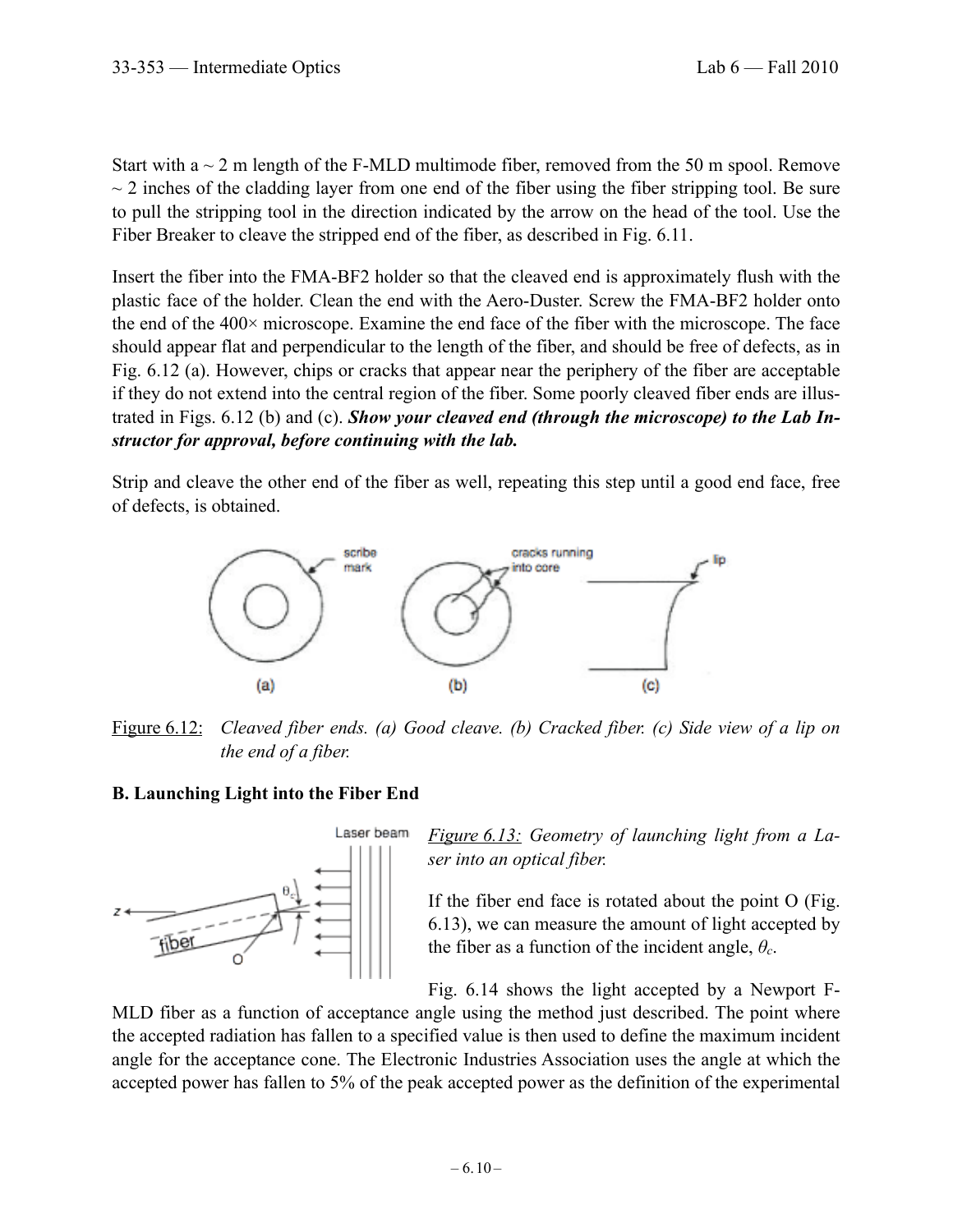determined NA. The 5% intensity points are chosen as a compromise to reduce requirements on the power level, which has to be distinguished from background noise.



Note in Fig. 6.14, that the radiation levels were measured for both positive and negative rotations of the fiber and the NA was determined using one half of the full angle between the two 5%-intensity points. This eliminates any small errors resulting from not perfectly aligning  $\theta_c = 0$  to the plane wave Laser beam. The NA obtained in this test case was 0.29, which compares well with the manufacturer's specification of  $NA = 0.30$ .

Figure 6.14: *Transmitted power through an optical fiber (Newport F-MLD) as a function of the rotation angle*  $\theta_c$  *of the accepting fiber end (see illustration in Fig. 6.13). Such a measurement can be used to determine the fiber NA.* 

## **1. Measuring the Numerical Aperture of a Multimode Fiber**

Use a fiber segment with a good cleave at each end face. Insert one end of the fiber into the Fiber Holder (this is the shiny brass-colored rod that's sticking out of the fiber positioner). Insert the holder into the fiber positioner that has been post-mounted onto the rotation stage.

Extend the tip of the fiber and orient the positioner so that the fiber tip is at the center of rotation of the stage. This is a critical step if an accurate value for the fiber NA is to be obtained.

Ensure that the Laser beam is horizontal. Direct the beam to the end of the fiber extending out from the positioner. Re-check the alignment of the light-launching system by making sure that the tip of the fiber remains at the center of the laser beam as the stage is rotated. This set-up achieves plane-wave launching into the end of the fiber.

Mount the far end of the fiber in the adaptor, mounted on a post. You can get a quick approximate measure of the fiber's NA using the image formed on a piece of paper placed a distance, L, away from the end of the fiber in a darkened room, as shown in Fig. 6.15. Measure the width, *W*, of the spot and the distance, *L*, between the fiber end and the card. The NA of the fiber is approximately

$$
NA = \sin(\tan^{-1}(W/2L)) \approx W/2L \tag{6.10}
$$

This provides a quick estimate which is used when only an approximate measurement of a fiber's NA is needed.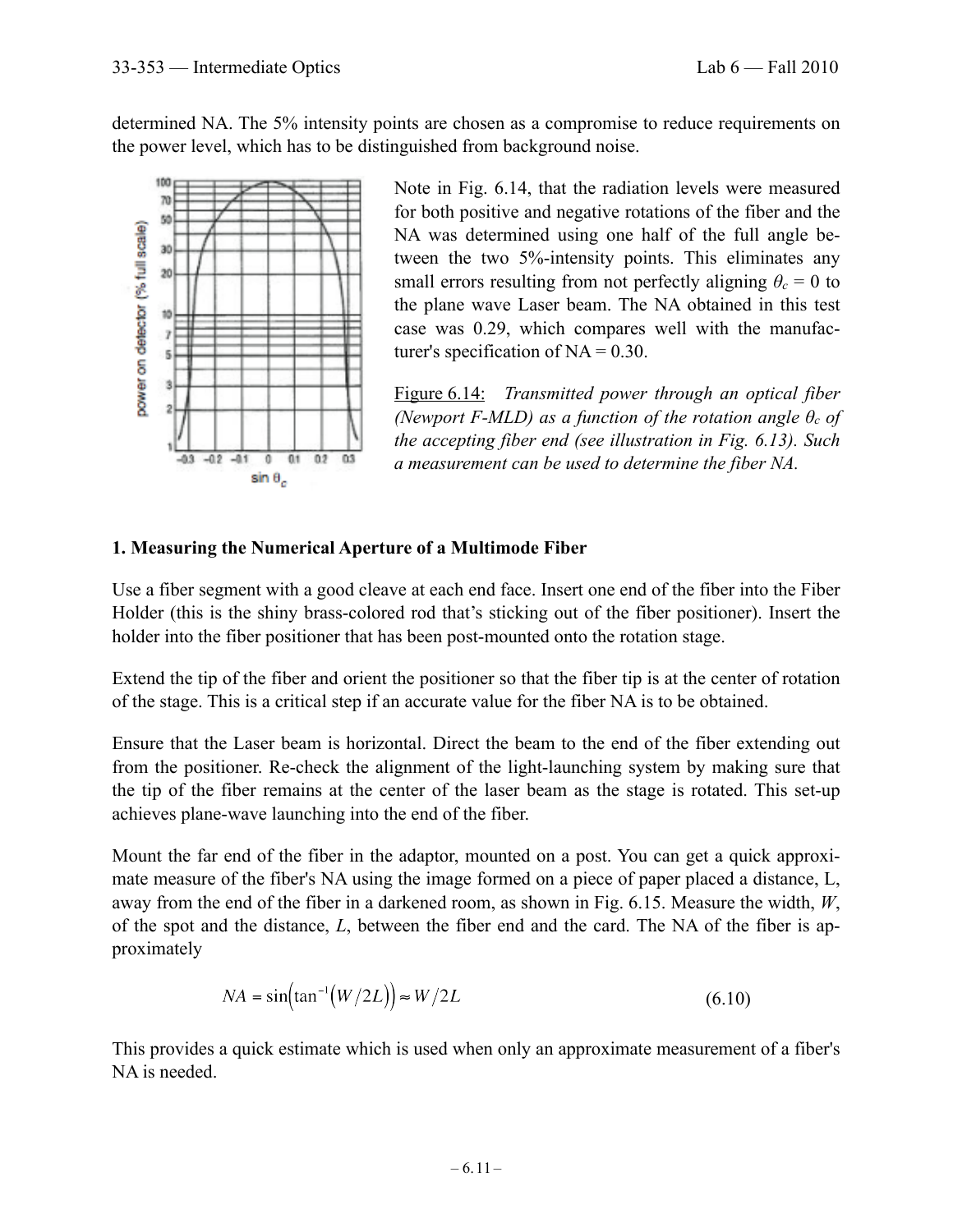



Figure 6.15: *Quick estimate of NA for a fiber Approximate measurements of the NA of a fiber.*

Mount the detector head of the Model 815 Power Meter so that the output beam from the fiber is incident on the detector head (Figure 6.16). If necessary make a hood of aluminum foil to keep stray room light off of the detector. This may be necessary because the power levels obtained in plane-wave launching are low. Block the laser beam and note the power measured by

the power meter. This determines the stray light seen by the meter. You will need to subtract this amount from all of your data.

Measure the power accepted by the fiber as a function of the incident angle of the plane-wave laser beam. Use both positive and negative rotation directions to compensate for any remaining error in laser-fiber alignment.

Plot the power received by the detector as a function of the sine of the acceptance angle. A semilog plot as in Fig. 6.14 is recommended. Measure the full width of the curve at the points where the received power is at 5% of the maximum intensity. The half-width at this intensity is the experimentally determined numerical aperture of the fiber. Compare this result for the numerical aperture, as determined from your intensity plot, with the quick approximation, which you determined previously from the method illustrated in Fig. 6.15, using Eq. (6.10). Does the quick approximation compare favorably to the more precise determination?



Figure 6.16: *Laboratory set-up for determination of the NA of an optical fiber.*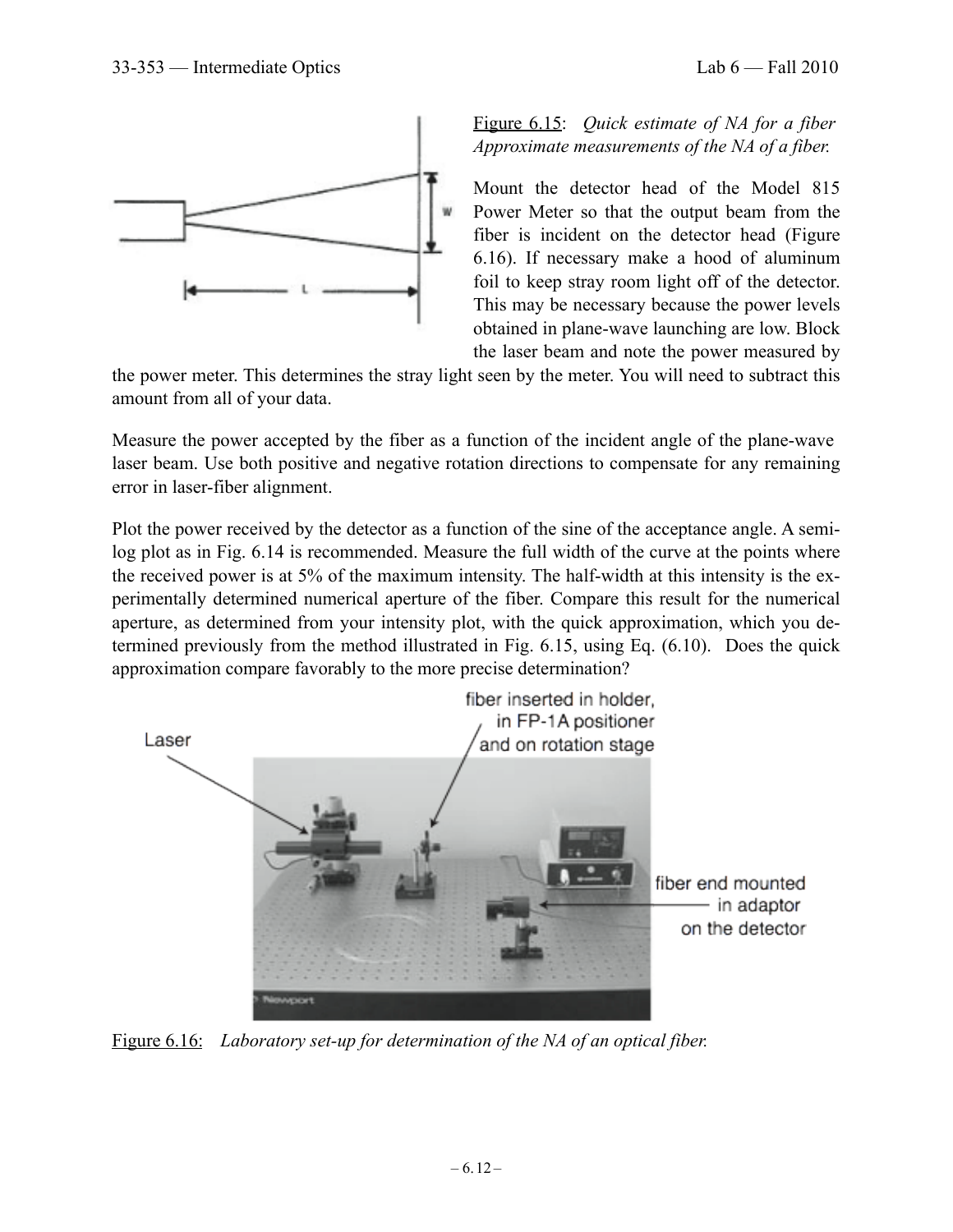### **2. Beam Profile of a Single-Mode Fiber**

### (a.) Laser beam coupling into the single-mode fiber

Cut a segment of F-SV fiber  $\sim$  2 m in length and cleave both ends as for the multimode fibers. Mount one end of the fiber in the fiber holder of the coupler. This device is used to couple light from a HeNe Laser into a fiber as illustrated in Fig 6.17. Align the HeNe Laser so that its beam shines along the *z* axis of the coupler. A 20× microscope objective is placed in the coupler. Insert the cleaved front end of the fiber into the holder and into the positioner which is part of the fiber coupler. Align the fiber positioner to maximize the light launched into the fiber, using the power meter to monitor the launched power. Use a microscope slide cover glass in the path of the Laser beam to look at the Fresnel reflection from the fiber end face. Focus the Fresnel-reflected beam by adjusting the *z* position of the fiber, as defined in Fig. 6.17, by turning the *z* adjustment knob on the fiber positioner (or manually moving the holder). When the reflection is focused, the fiber end face is in the focal plane of the coupler's microscope objective lens. Thereby you should get the *z* axis fiber alignment approximately correct so that the Laser beam is at least striking the fiber end face, if not the core. Note that rough alignment can be monitored by noting the orientation of back reflections from the various optical surfaces.



After you've optimized coupling to the single-mode fiber, separate the adapter (containing the far end of the fiber) from the power detector, and place those two items in carriers on the optical rail as shown in Fig. 6.18.

Adjust the *x* and *y* components of the fiber alignment, using the fine adjustment knobs on the tilt stage of the fiber coupler to achieve maximum coupling of the Laser beam into the fiber. Monitor the output power using the power meter. Note that alignment of this single-mode fiber is more difficult than for multimode fibers, but with some patience, coupling of a relatively strong signal into the fiber can be achieved.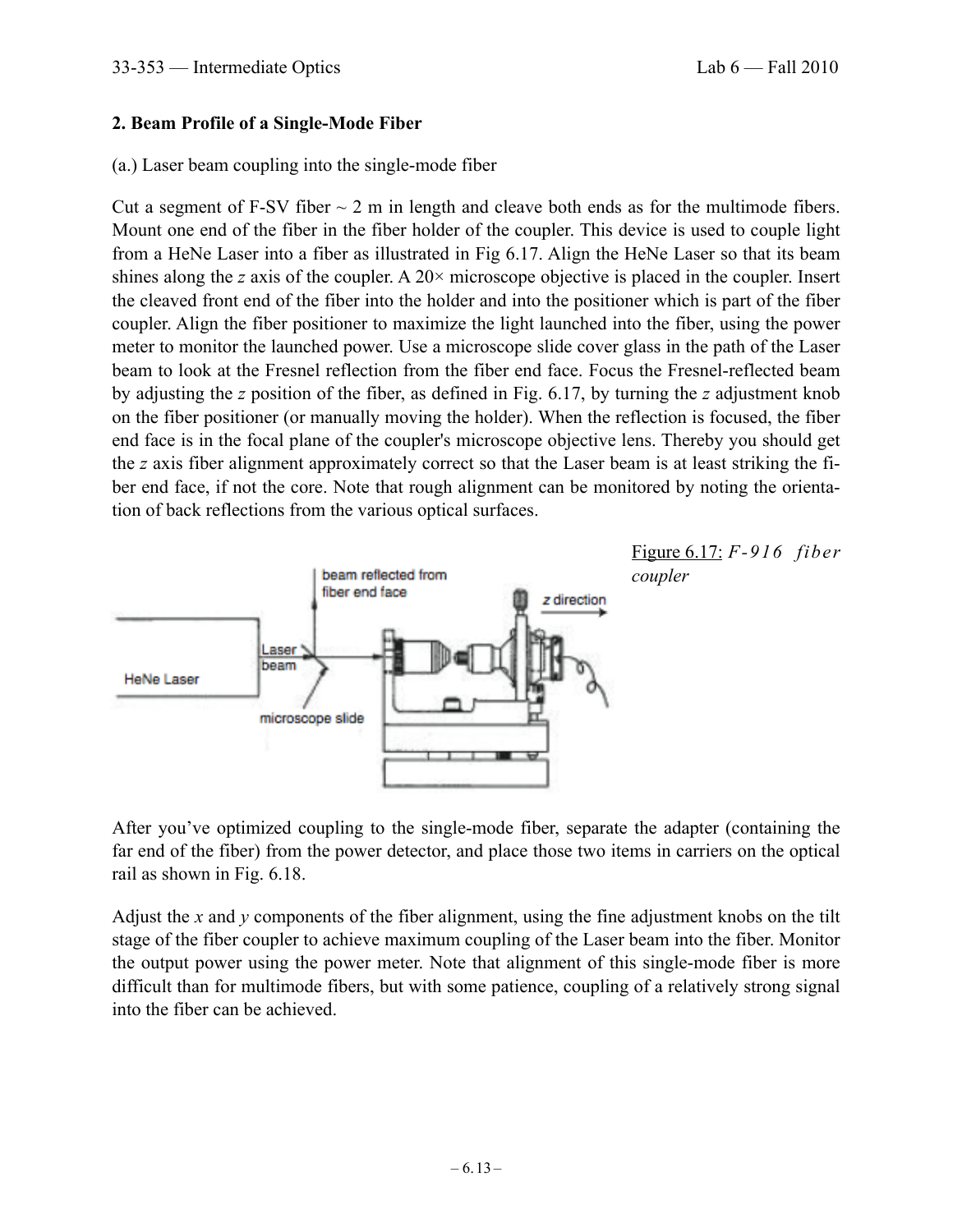



### (b.) Beam profile determination

Mount the power detector about 2 inches away from the fiber end in a carrier with the screw-type translation adjustment. You'll have to post-mount the detector, and for this purpose you can use the post from the center of the rotary stage used with the multimode fiber. When screwing the post into the detector, note that the threaded hole marked "M" is metric, which you *should not use*. Instead, use the other threaded hole that's not labeled.

You will measure the far-field distribution of the fiber output by translating the power detector. The far field is effectively the region where the fact that the core diameter is non-zero plays no role in the energy distribution. It is usually thought to start at a distance  $z_0 = (2a)^2/\lambda$  from the end of the fiber. Note that for a fiber with a 4  $\mu$ m core at  $\lambda$  = 632.8 nm, this implies a far-field distance of under 1 mm. For this purpose, construct a slit on the detector by taping two razor blades to it with a separation between the blades of about 1 mm, as in Fig. 6.19.



Figure 6.19: *Masking of the detector with a slit made from two razor blades.*

Scan the Detector using the translation screw on the carrier to measure the profile of the beam emitted from the fiber. The carriers in the lab have a scale marking of 1 mm, and their screw adjustment corresponds to 1 mm travel for 1 full revolution. When measuring the intensity profile you should take measurements at consecutive 90° positions of the screw. For best results, begin taking measurements at the minimum on one side of the beam profile, and continue scanning through the maximum on through to the opposing side's minimum power reading. Do not back up the screw since this will result in some mechanical backlash.